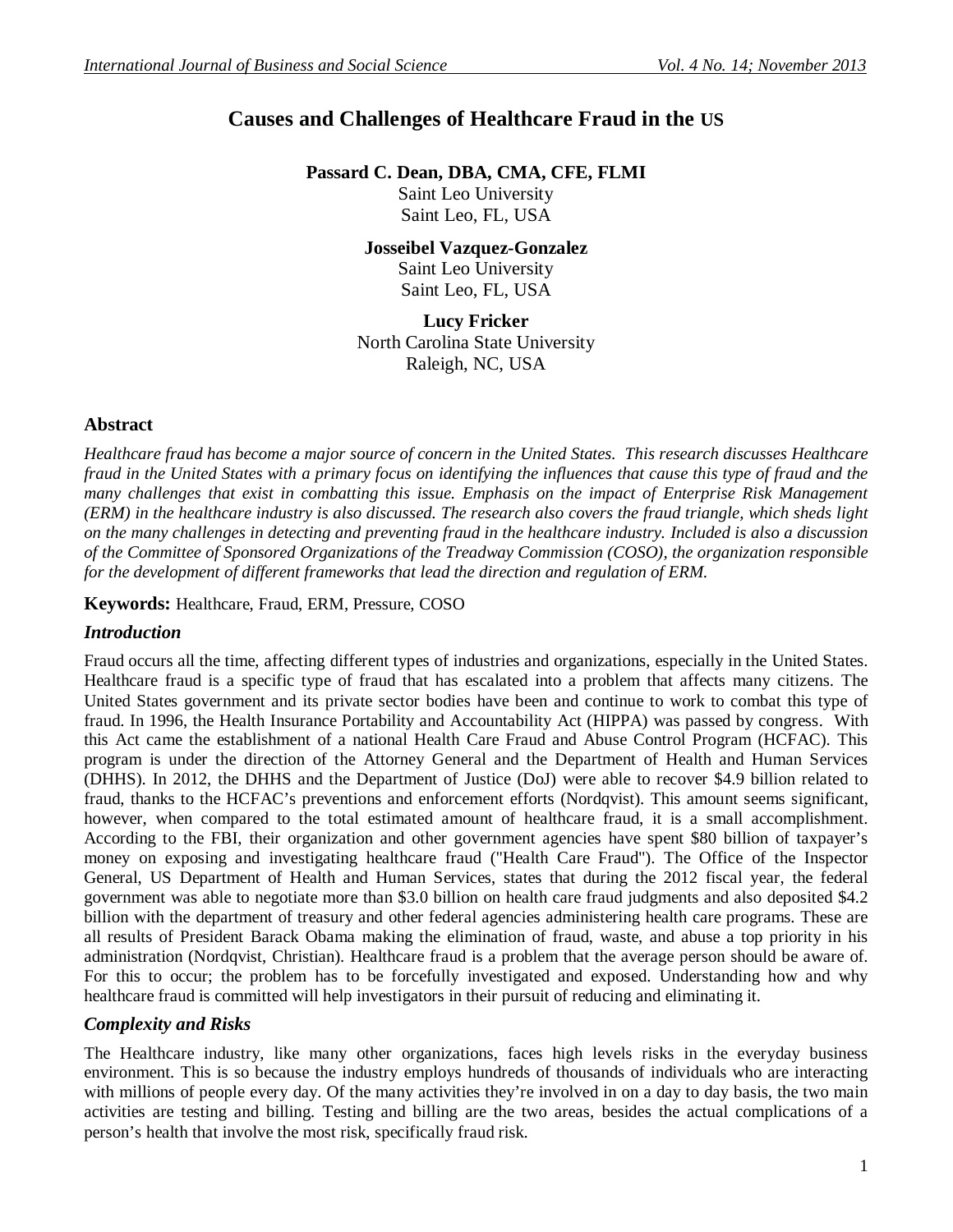If management is able to focus in on the high risk areas and determine which of these areas can be easily managed, they can reduce the amount of risk and lower the total amount of fraud being committed. Due to the complex environment of the healthcare industry and the difficulty in defining areas of most risk, ERM has been established to help stop fraud risk. Although ERM varies in size and type, it is very effective in organizations and plays a significant role in the healthcare industry. There are few different influences that have caused an increase in ERM in the healthcare field. These influences include: an increase in government regulations such as HIPPA. Due to the fact that there is great attention focused on patient safety, expectation, satisfaction, and advances in technology, all have caused an increase in costs which leaves greater room for fraud to occur ("Making the Transition to Enterprise Risk Management"). The growth of healthcare fraud is costing billions of U.S. Dollars, with a majority of that amount shouldered by taxpayers. Since it affects the average American, it is also their responsibility to become more knowledgeable of this serious problem. It is a prevalent issue in today's society, and if the average person becomes aware of how and why it occurs, just maybe some will be willing to assist in the fight against healthcare fraud.

There are many innocent Americans who are being cheated when visiting different medical facilities or when they are getting medications. Their lack of education in understanding different medical information facilitates the occurrence of medical fraud. The people who are being taken advantage of are usually ignorant to the fact that wrongful actions are taking place. However, this cannot always be controlled. Reason being, the actions are being perpetrated by professionals in the healthcare industry taking advantage of innocent people who lack knowledge in these areas. These professionals and doctors may either document procedures that were not performed or order procedures that are not necessary. There are countless possible ways of committing fraud and if professionals want to commit it, they can. Another factor that drives healthcare fraud is the issue of tough economic times. When the economy experiences tough times, people tend to act irrationally and make choices they would not normally consider. This falls within the "pressure" section of the fraud triangle.

#### *The Fraud Triangle*

To better comprehend fraud, it is imperative to understand the fraud triangle. Healthcare fraud is not the only type of fraud that affects people worldwide on a daily basis. Included are identity theft, tax fraud, or general scandalous money making schemes that all fall under the "Fraud Triangle". As mentioned previously, one of the three angles of the fraud triangle is "pressure", which results in irrational behavior of individuals when they face tough times. The other two angles, "opportunity" and "rationalization", also play important roles in impacting healthcare fraud.

One reason individuals commit fraud is because they are under some form of pressure. This pressure is either internal or external. Internal pressure can arise from family issues or pressure to succeed in one's career. External factors, for example, can be a struggling economy. Regarding pressure, Cressey (1973), states that "an individual has some financial problem that he is unable to solve through legitimate means." Financial problems can put pressure on individuals to seek opportunities to commit fraud. In the Healthcare industry, these professionals are constantly under pressure to make money for their employers and their families. An employer requiring a certain quota to be met every period or trying to maintain a professional's lifestyle are a couple examples of situations that increase pressure that in turn could lead to fraud. Whatever the reason, many professionals in the healthcare industry fall victim to this pressure.

Opportunity is another part of the fraud triangle, and is the stage where people have access to commit fraud. The Association of the Certified Fraud Examiners states that this is the place where "a person must see some way he/she is in a position of trust to solve their financial problem with a low perceived risk of getting caught" (Cressey, 1973). If someone in the healthcare industry is truly contemplating committing healthcare fraud, they will most likely consider and weigh out all their options. They have obviously been under immense pressure, which potentially leads the individual to seeking ways they can find some extra cash or take advantage of a system. Certain healthcare professionals such as doctors may have ability to request patients to have extensive tests that are unnecessary. The doctor may gain benefits from this by having their patients have certain procedures, or the hospital could benefit from invoicing large sums of cash for procedures not done. When this occurs, patients may not know what they have been charged for and pay the charges anyway. This ignorance by patients has given the healthcare professional the opportunity to commit healthcare fraud. If there is pressure to generate extra revenue and there is an opportunity, the first two stages are complete.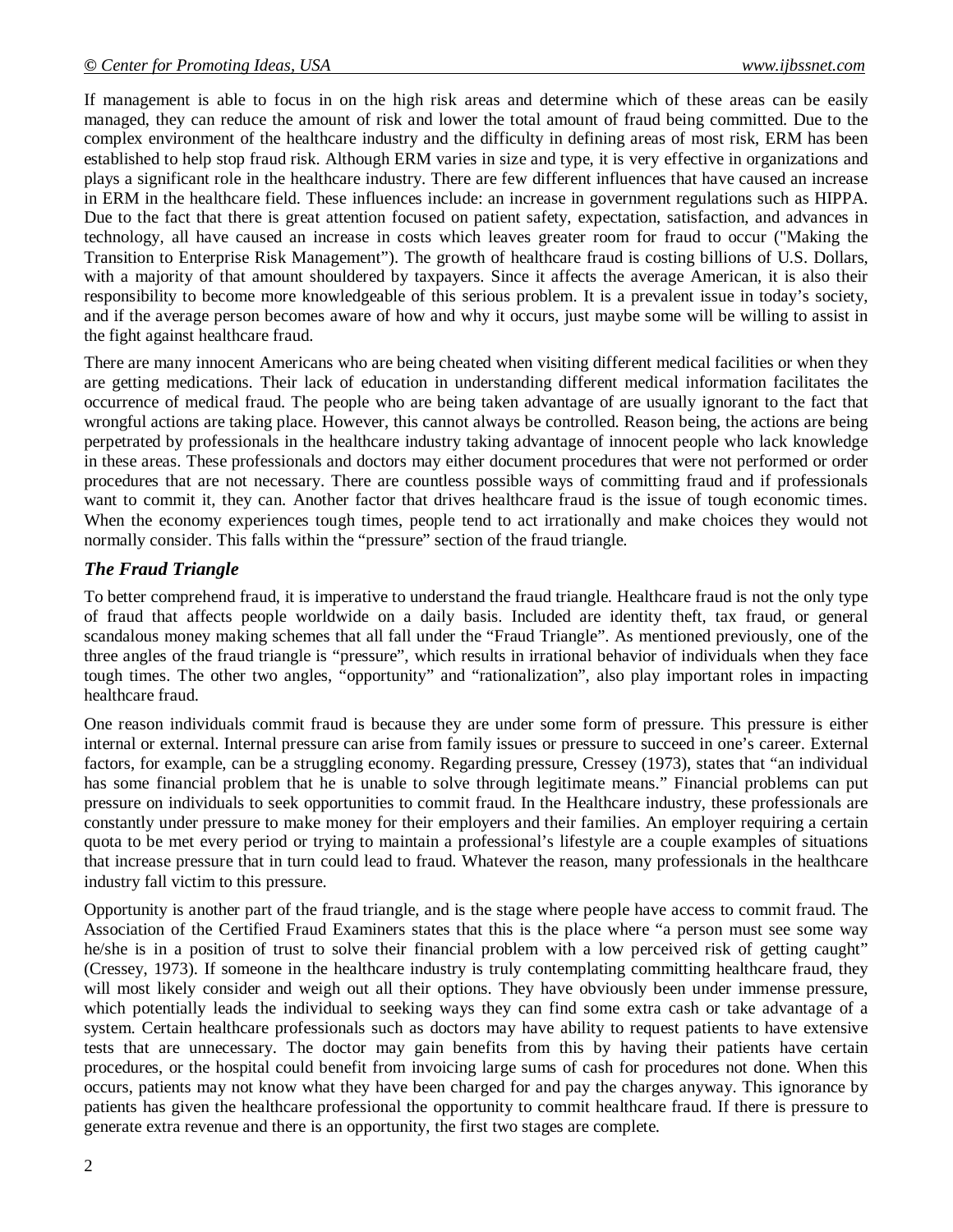The third stage of the triangle is rationalization. This stage is the last step which occurs just before a person actually commits fraud. The ACFE states that this is the stage where "a fraudster must justify the crime to himself in a way that makes it an acceptable or justifiable act" (Cressey, 1973). In all fraud situations, this last stage is incredibly important especially in healthcare fraud. In healthcare fraud, there are people who rationalize the reasons for the fraud they are about to, or have committed. They may not perceive their actions as fraudulent behavior, but the rationalization stage still occurs. For example, a doctor could state that all the tests were completely necessary, just "incase" something was missed and that these extra tests could potentially find the real cause of illness. But if the patient came in with a stuffy nose and ear ache, a CAT scan may not necessarily be appropriate, but a set of antibiotics could be. Once the first two stages of the fraud triangle have occurred, the third stage is not far behind.

#### *Challenges and Education*

Since healthcare fraud is so prevalent, it must be controlled and eventually stopped. However, combating this type of fraud faces many challenges. One of the major challenges in combating healthcare fraud is the lack of knowledge by the general public on this specific issue. The average American does not know what to look for in detecting this type of fraud. If education is provided in this area of fraud, it should lead to increased enforcement of rules in the medical environment and establish adequate punishment of the guilty parties. Educating the population who seek medical attention would hopefully assist them in paying closer attention whenever they are billed for healthcare costs. While the FBI has been doing its part in combating this fraud, it needs the assistance of all involved. As previously stated, the FBI has recovered 4.9 billion dollars. This is the most ever recovered in one year and is still increasing. From 2008 to 20011 the FBI recovered 14.9 billion dollars, and average of 3.73 billion dollars per year. Prior to that, from 2004 to 2007, the FBI recovered 6.7 billion dollars, with an average amount of 1.68 billion per year (Nordqvist).

Gradually over the past nine years the FBI has been recovering money lost to healthcare fraud at an increasing rate. Unfortunately, the FBI cannot eliminate healthcare fraud on its own. Fortunately, the fraud examiners are being certified and auditors are becoming better equipped to find fraud and notify the correct authoritative bodies. As a result, punishments can be handed out and examples can be set to discourage others from committing healthcare fraud. However, some of the general public believe it is too costly to detect healthcare fraud and would rather just accept the amount of fraud as a loss in the process of doing everyday business. While, there are clear factors such as education and enforcement that can help eliminate fraud, if there is no effort to do so; fraud will continue to be an ever increasing problem (Sparrow).

#### *Committee of Sponsored Organizations (COSO)*

In 1985 the Committee of Sponsoring Organizations of the Treadway Commission (COSO), a joint effort of five different divisions, came up with the main objective of providing guidance in developing frameworks for different organizations. The five divisions that make up COSO include the Institute of Internal Auditors (IIA), the American Accounting Associations (AAA), the American Institute of Certified Public Accounting (AICPA), Financial Executives International (FEI), and the Institute of Management Accounts (IMA) (COSO-ThoughtLeadership in ERM). These five organizations developed and also keep evolving the concept of ERM. ERM addresses the different risks that are associated with the overall productivity of an organization and how to manage those risks in order for the enterprise to operate as efficiently as possible and with little fraud.

### *Enterprise Risk Management*

ERM is defined as "a process, effected by an entity's board of directors, management and other personnel, applied in strategy setting and across the enterprise, designed to identify potential events that may affect the entity, and manage risk to be within its risk appetite, to provide reasonable assurance regarding the achievement of entity objectives ("ERM- Integrated Framework"). Within the definition of ERM are three underlying concepts that need to be addressed individually in order for it to be effective. First, ERM is a continuing process that an entity as a whole must follow. An organization may have different departments that affect different levels of the business, but regardless of how tasks are separated within the business entity, they must come together as a whole for proper functioning of ERM. Second, people at every level of the organization are affected by ERM. Although management is the main contributor to the effectiveness of risk management, it must be implemented by everyone within the organization in order for it to be successful. If any part of the entity is not adhering to ERM protocols, it will negatively impact other parts of the entity's operations.